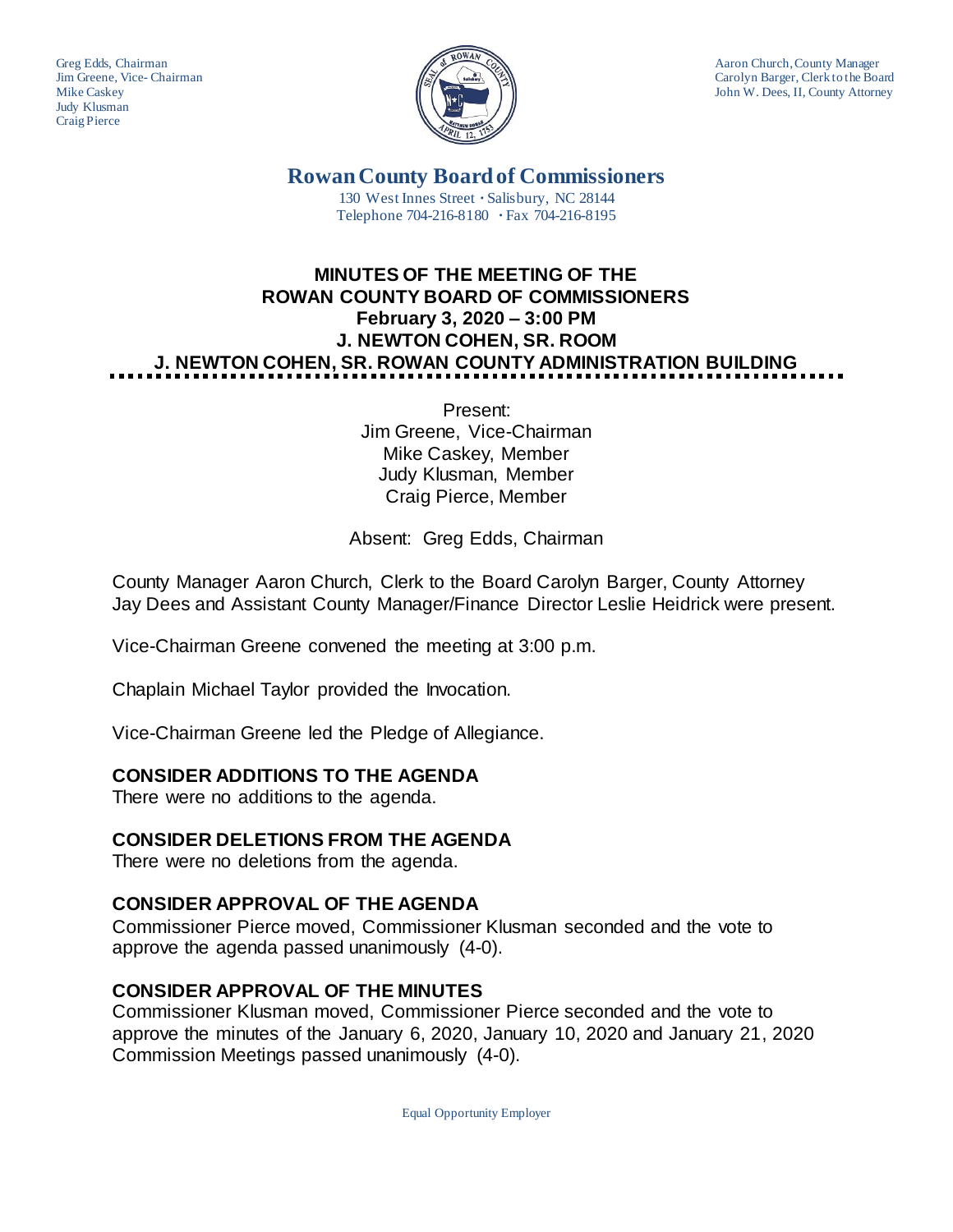## **1. CONSIDER APPROVAL OF CONSENT AGENDA**

Commissioner Klusman moved approval of the Consent Agenda. The motion was seconded by Commissioner Pierce and passed unanimously (4-0).

The Consent Agenda consisted of the following:

- A. Emergency Management Preparedness Grants Application
- B. Topaz Development, Inc. Settlement Agreement and Release
- C. Martin Starnes & Associates FY 2020 Audit Contract
- D. Purchase of Vehicle for Facilities Management
- E. Cooperative Extension/4H Shoot Sports Program NRA Grant
- F. Rowan County 4H Grants
- G. Lease Purchase Agreement Authorization Letter for South Salisbury Fire **Department**
- H. Revised JCPC Funding Plan for FY'20
- I. Appointment of County Manager's Designee for Juvenile Crime Prevention Council

## **2. PUBLIC COMMENT PERIOD**

Vice-Chairman Greene opened the Public Comment Period to entertain comments from any citizens wishing to address the Board. With no coming forward, Vice-Chairman Greene closed the Public Comment Period.

## **3. PUBLIC HEARING FOR STA 02-19: SUBDIVISION STREET STANDARDS**

Assistant Planning Director Shane Stewart recalled that on December 2, 2019 the Board of Commissioners conducted a public hearing for STA 02-19 concerning road width and turn around standards from Appendix D of the North Carolina Fire Code for adoption into the Subdivision Ordinance. The Commissioners voted to table a decision until after it heard from the North Carolina Department of Transportation during the Annual Planning Work Session held on January 10, 2020. Mr. Stewart said Planning Staff had prepared revisions based on the discussions regarding street width, turnaround standards and provisions for secondary access for developments creating more than thirty (30) residential lots.

Using a power point, Mr. Stewart highlighted the proposed text amendments.

In response to an inquiry from Commissioner Klusman, Fire Marshal Deborah Horne stated over time the firetrucks could become longer; however, she did not see them getting wider due to road width standards.

Vice-Chairman Greene opened the public hearing to receive citizen input regarding STA 02-19 and with no one coming forward, Vice-Chairman Greene closed the public hearing.

Commissioner Pierce moved approval of STA 02-19. The motion was seconded by Commissioner Klusman and passed unanimously (4-0).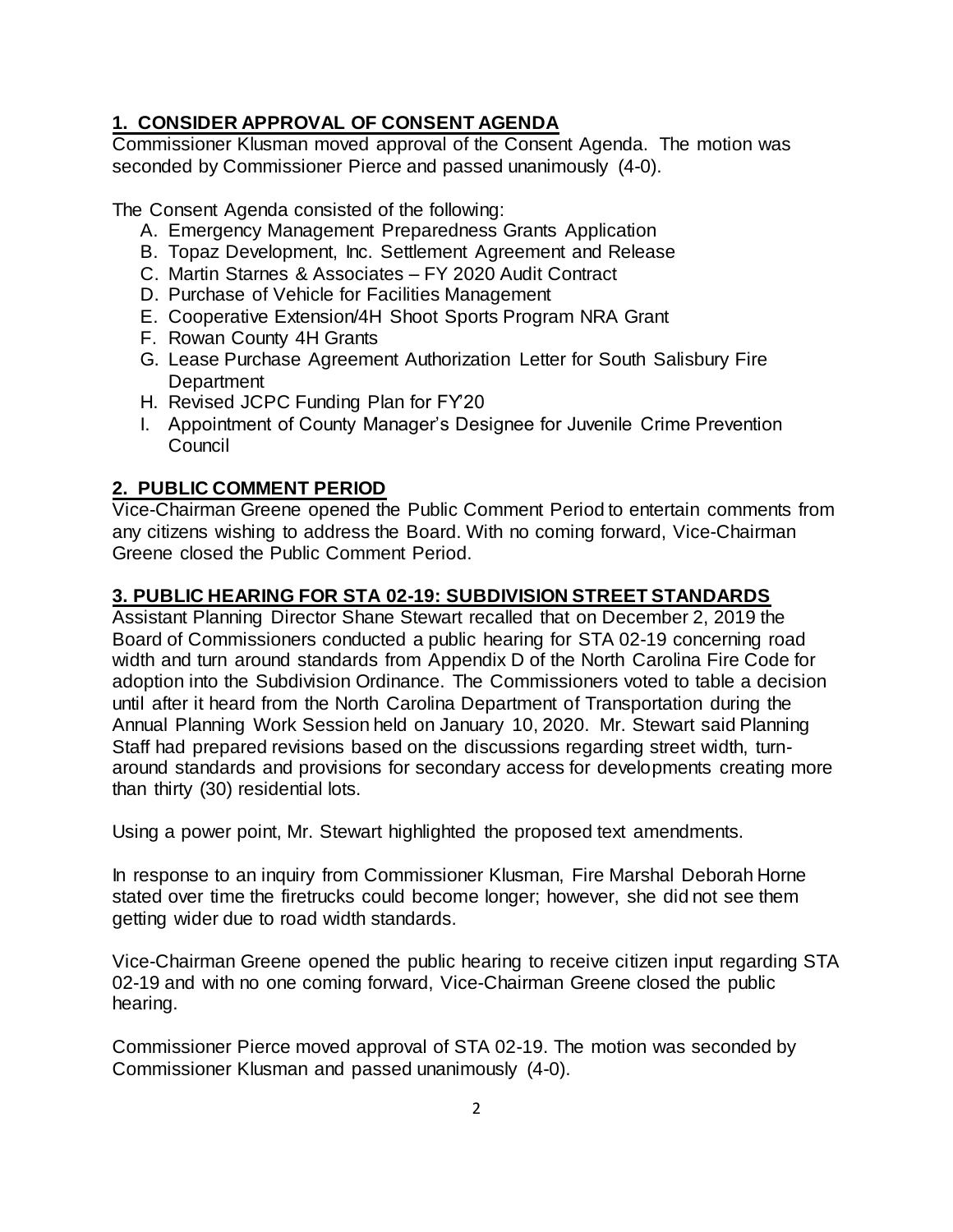County Attorney Jay Dees said Staff would put STA 02-19 on the Consent Agenda at the next Commission Meeting for a second reading since all five (5) Commissioners were not present.

The text amendments were approved as follows. Existing text proposed for deletion appeared highlighted with strikethroughs while new text appeared as **bold red text.**

### **Section 22-10. Other Definitions.**

*NCDOT* **means the North Carolina Department of Transportation.**

### *Specific Type Roads:*

*Cul-de-sac.* A short street having but one end open to traffic and the other end being permanently terminated and a vehicular turnaround provided. **A permanent dead-end street which has one (1) end open to traffic and terminates in a circular turnaround.**

### **Section 22-80. Road Standards.**

Every lot shall have access to it that is sufficient to provide a means of ingress and egress for emergency vehicles as well as for all those likely to need or desire access to the property in its intended use. In situations where an original lot is provided access via a non-state standard right-of-way or easement (public or private) and is proposed to be subdivided, the subdivider shall be responsible for obtaining the necessary right-of-way and for all aspects of road construction for upgrading said access to the proposed subdivision. Road construction and right-of-way standards shall meet the requirements of Section 22-80(a) or (b) of this ordinance.

(a) *Public Roads.*

All subdivision lots shall abut on a public road except as provided in section 22- 80(b) and (d) of this ordinance. All public roads shall be paved and built to all applicable standards of this ordinance and all other applicable standards of the North Carolina Department of Transportation (NCDOT). Roads which are not eligible to be put on the NCDOT system because there are too few residences shall nevertheless be dedicated for public use and shall be built in accordance with the standard necessary to be put on the NCDOT System. A written agreement with provision for maintenance of the street until it is put on the State System shall be included with the final plat and recorded with Rowan County Register of Deeds office. The maintenance agreement shall provide **A final plat shall contain the road maintenance disclosure statement from section 22-59 (2) notifying prospective buyers** that either the subdivider or property owners shall be responsible for the maintenance of all proposed public streets until the responsibility has been transferred to either a homeowner's association established for the owners of properties in the subdivision or has been accepted for public road maintenance by NCDOT.

(b) *Private Roads.*

Private roads shall be permitted only when the roads proposed within a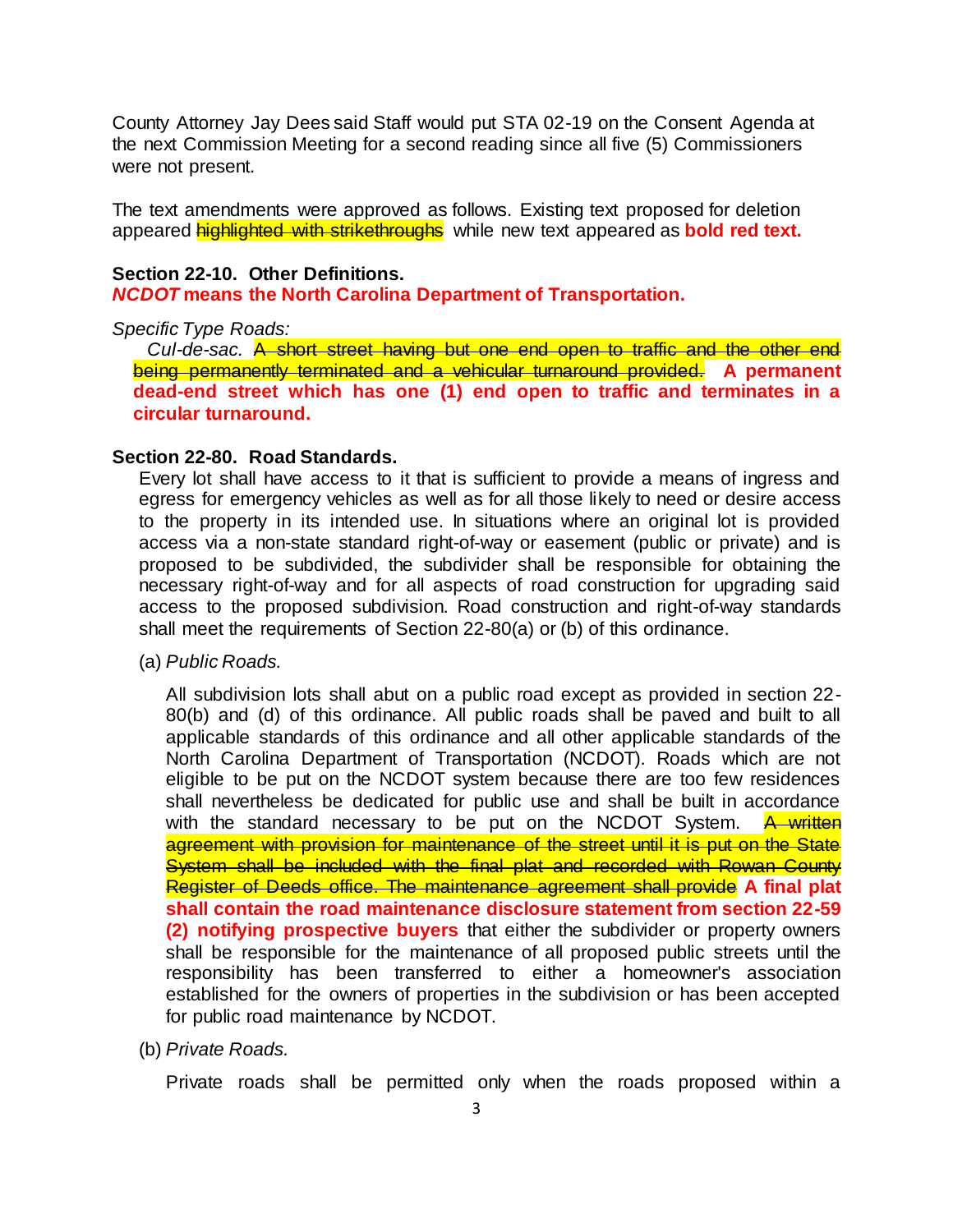subdivision will not be eligible for inclusion into the NCDOT state maintained system or by a municipality in Rowan County because of their standards for acceptance. Such roads shall meet all right-of-ways and construction standards of NCDOT unless specifically provided otherwise. The subdivider shall provide certification from a registered professional engineer that the subject roads were built to these standards. All private roads shall be marked as such on the preliminary and final plat**, include the road maintenance disclosure statement from section 22-59 (2) on the final plat,** and **record** a maintenance agreement shall be provided and recorded with the plat at the Rowan County Register of Deeds office once the final plat has been approved.

Said maintenance agreement shall include, but not be limited to, the following items:

- (1) That a homeowner's association shall be established as a legal entity for the property owners within the entire subdivision.
- (2) That all property owners within the subdivision shall be members of the homeowner's association.
- (3) That the subdivider shall convey all private streets in fee simple ownerships within the subdivision to the homeowner's association.
- (4) That the responsibility for maintenance of private streets from the developer to the homeowners association shall be noted in the deed of each purchaser of property within the subdivision.

At the time of the preparation of the sales agreement the developer shall include a disclosure statement to the prospective buyer as herein outlined. The developer and seller shall include in the disclosure statement an explanation of the consequences and responsibility about the maintenance of a private street, and shall fully and accurately disclose to the party or parties upon whom responsibility for construction and maintenance of such street or streets shall rest.

Private roads for a family subdivision, as defined in section 22-9, shall not be required to meet construction standards of NCDOT, instead the lot(s) created shall be provided ingress and egress via a twenty-foot easement or right-of-way (new or existing) in continuity to a publically maintained road, which shall be shown on the final plat. Furthermore, family subdivisions may also occur in situations where prior minor subdivision approval was granted but not within a major subdivision. In addition, the street frontage requirements of section 22- 79(a) "Lot Dimensions" shall not apply to these lots. For the purposes of determining other required setbacks, "street" and "street right-of-way" shall be interpreted to mean the twenty-foot exclusive easement. The establishment or extension of a new easement or right-of-way shall not be prevented by the required setback of an existing structure if the Subdivision Administrator determines no other feasible options are available.

Any family subdivision that cannot comply with the provisions of this subsection shall not be approved as a family subdivision and shall be approved and comply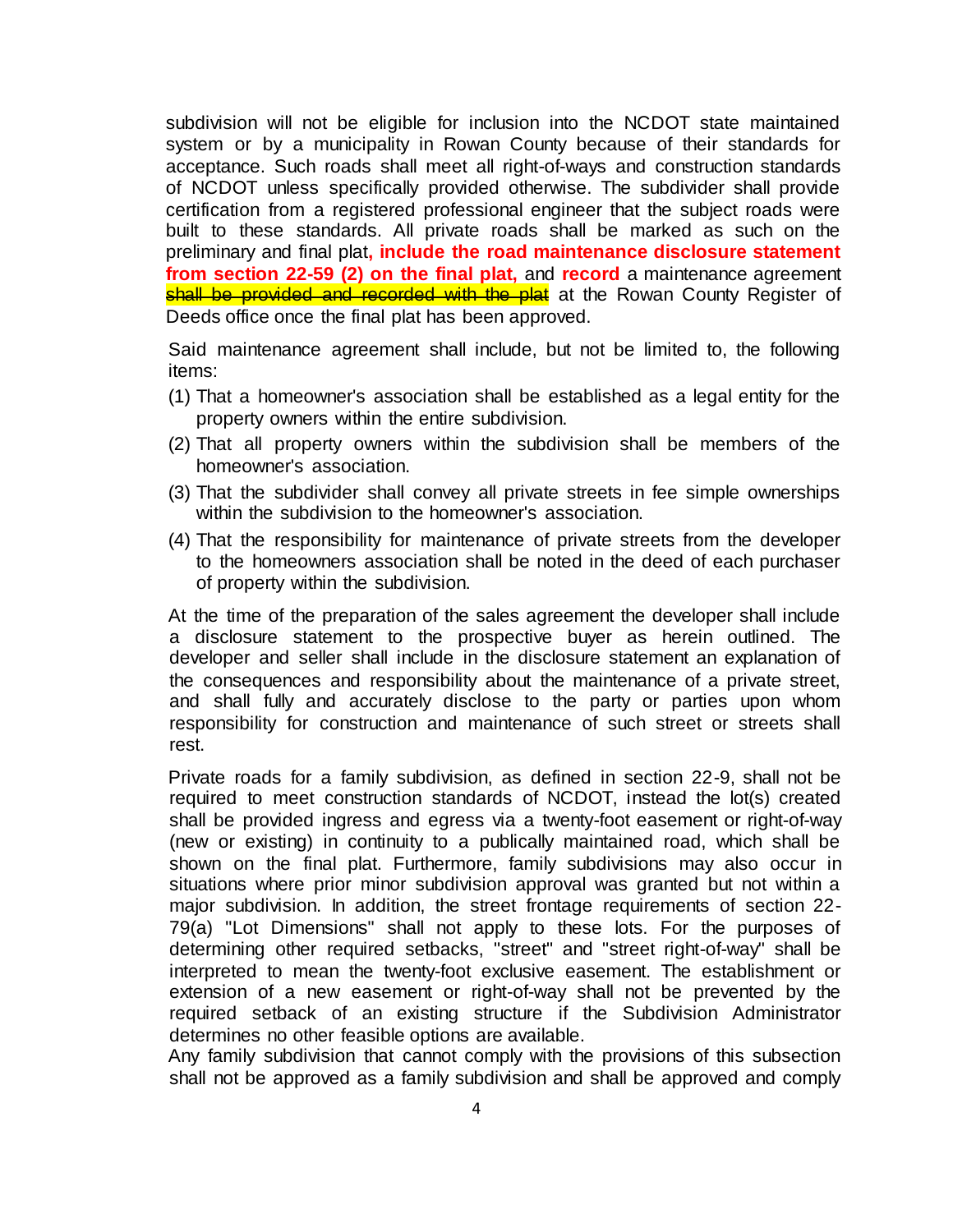with the provisions of a minor or major subdivision.

(e) *Street Design Standards.*

The design of all streets and roads within the jurisdiction of this ordinance shall be in accordance with the accepted policies and standards of the North Carolina Department of Transportation, Division of Highways. The most recent edition of the North Carolina Department of Transportation, Division of Highway's Subdivision Roads Minimum Construction Standards, shall apply for any items not included in this ordinance or where stricter than this ordinance.

The following design standards shall apply to all streets proposed in subdivisions:

- (1) Street jogs with centerline offsets of less than one hundred fifty (150) feet are not permitted.
- (2) Street intersections shall not include more than four (4) street approaches.
- (3) Streets shall be laid out to intersect as nearly as possible at right angles. No street shall intersect another at less than sixty (60) degrees, other arrangements for smooth merging of traffic shall be permitted where the total effect on the intersection is to reduce traffic hazards and provide for smooth traffic flow at the intersection as a whole. As an example, where a one-way street leaves or enters a street divided by a median strip or otherwise controlled to prevent left turns, the angle of departure or entry might be less than sixty (60) degrees. All angles of street intersections shall meet current NCDOT standards.
- **(4) To ensure streets are appropriately designed to support the efficient and safe movement of emergency service vehicles and the general public, minimum pavement dimensions shall be as follows unless an alternative design is accepted by the Rowan County Fire Marshal:**
	- **1. Twenty (20) feet in width;**

**2. Twenty-six (26) feet in width when adjacent to a dry or municipal hydrant in accordance with the below figure; and**

**3. When proposed, cul-de-sacs shall be ninety (90) feet in diameter in accordance with the below figure.**

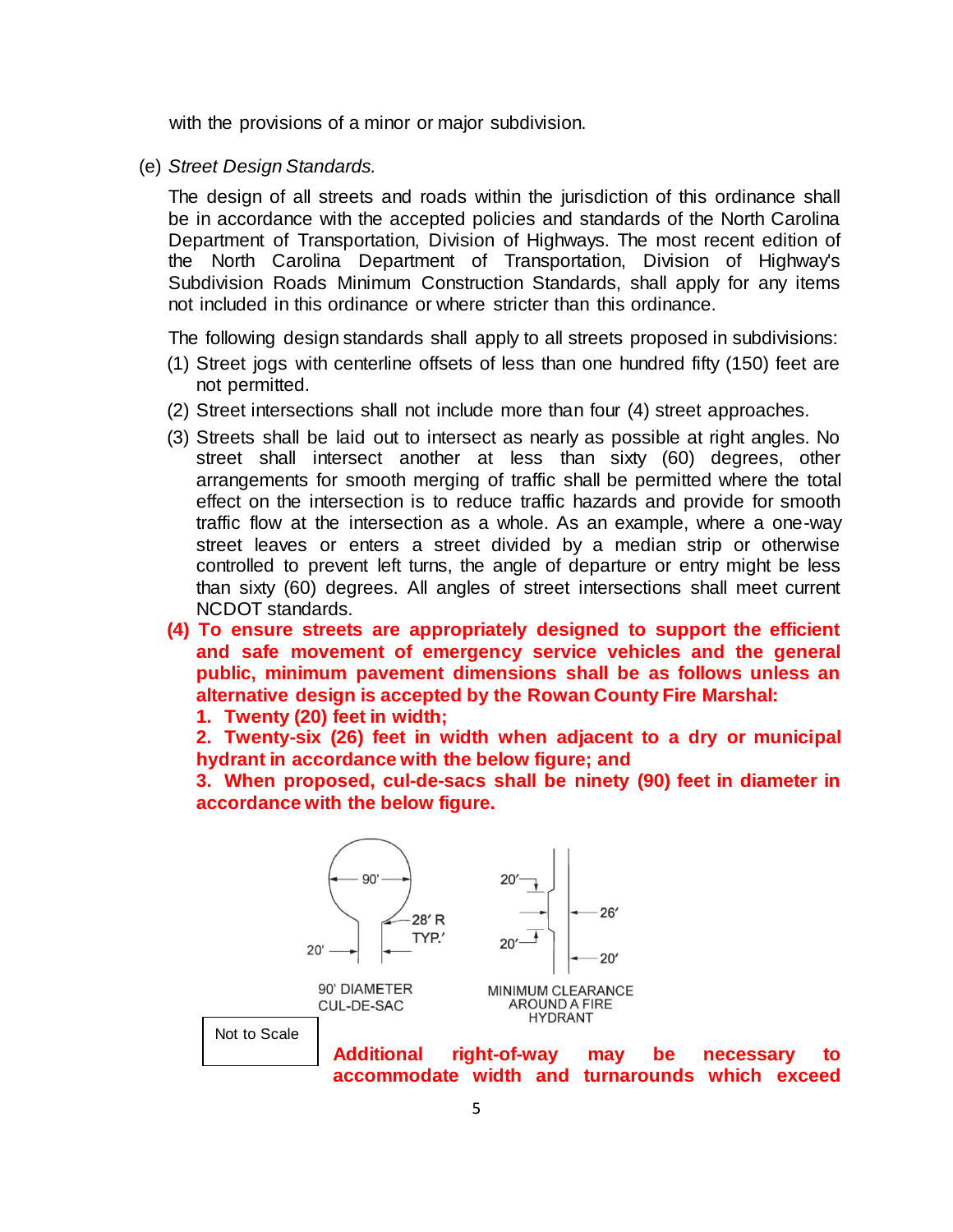### **NCDOT minimum standards.**

- (f) *Other Requirements.*
	- (1) Sidewalks.

Sidewalks may be required by the Board of Commissioners on one or both sides of the street in areas likely to be subject to heavy pedestrian traffic such as near schools and shopping areas. Such sidewalks shall be constructed to a minimum width of four (4) feet, and shall consist of a minimum thickness of four (4) inches of concrete. All sidewalks shall be placed in the right-of-way. Sidewalks shall consist of a minimum of six (6) inches of concrete at driveway crossings. Sidewalks shall be constructed of concrete with a minimum compressive strength of two thousand five hundred (2,500) pounds per square inch or greater.

(2) Street Names.

Proposed streets which are obviously in alignment with existing streets shall be given the same name. In assigning new names, duplication of existing names shall be avoided and never shall the proposed name be phonetically similar to existing names in the county irrespective of the use of a suffix such as street, road, drive, place, court, etc. Street names shall be subject to the approval of the Planning Department and shall be in accordance with section 22-78.

(3) Street Name Signs.

The subdivider shall be required to reimburse Rowan County for providing and placing street name signs to county standards at all intersections within the subdivision. This fee shall be paid before final plat approval.

(4) Permits for Connection to State Roads.

An approved permit is required for connection with any existing state system road. This permit is required before any construction on the street or road. The application is available at the office of the nearest district engineer of the Division of Highways.

(5) Wheelchair Ramps.

In accordance with G.S. 136-44.14, all street curbs in North Carolina being constructed or reconstructed for maintenance procedures, traffic operations, repairs, correction of utilities, or altered for any reason after September 1, 1973, shall provide wheelchair ramp for the physically handicapped at all intersections where both curb and gutter and sidewalk are provided and at other major points of pedestrian flow.

**(6) Secondary Access.**

**In addition to the primary access required in section 22-80 (a), a residential subdivision creating more than thirty (30) lots shall also**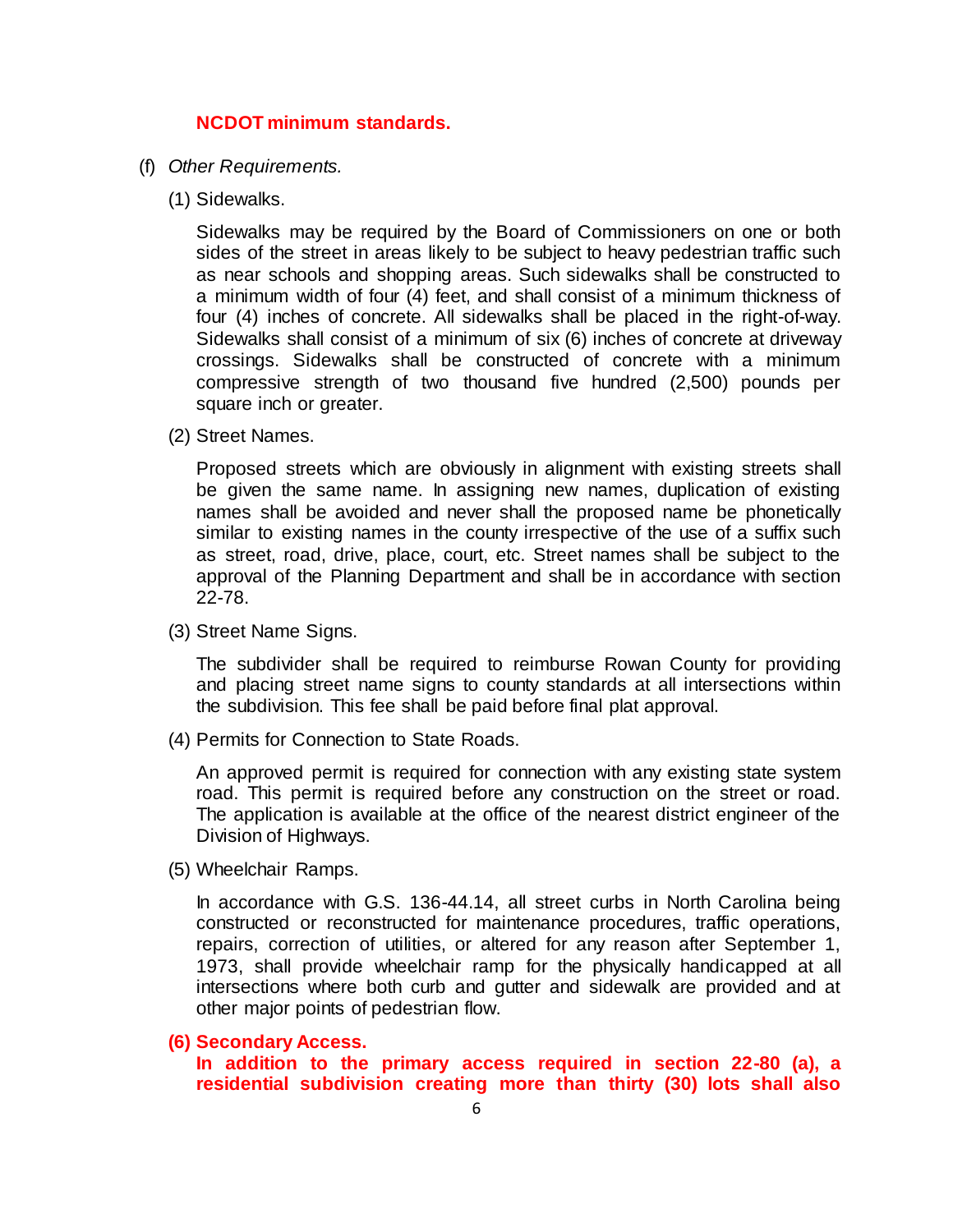**construct a separate and approved access road twenty (20) feet in width for emergency service vehicles, which meet or exceed the construction standards of section 22-80 (g). The Board of Commissioners may waive the secondary access road requirement for developments with limited public road frontage, environmental constraints, including topography, or similar circumstances, which prevent or significantly inhibit construction.**

(g) *All-Weather Access Road for Water Point Sources*

In situations where the water point source cannot be directly accessed by a mobile water supply apparatus via the proposed subdivision street; or, an existing state maintained road; or a linkage of hoses not to exceed twenty (20) feet, then the subdivider shall be responsible for construction of an access road in fire districts with a PPC rating of 8 or lower. In districts with a PPC rating of 9 or 9S, the fire department having jurisdiction shall participate equally with the subdivider in sharing the costs for access road construction.

This access road shall be maintained in accordance with the following NFPA 1142 Chapter 7 guidelines to which it was built. These standards are intended to serve as the maximum requirements that may be imposed, subject to (11) below.

- (1) Roadways shall have a minimum clear width of twelve (12) feet (3.7 m) for each lane of travel.
- (2) Turns shall be constructed with a minimum radius of one hundred (100) feet (30.5 m) to the centerline.
- (3) The maximum sustained grade shall not exceed eight (8) percent.
- (4) All cut-and-fill slopes shall be stable for the soil involved.
- (5) Bridges, culverts, or grade dips shall be provided at all drainageway crossings; roadside ditches shall be deep enough to provide drainage with special drainage facilities (tile, etc.) at all seep areas and high water table areas.
- (6) The surface shall be treated as required for year-round travel.
- (7) Erosion control measures shall be used as needed to protect road ditches, cross drains, and cut-and-fill slopes.
- (8) Where turnarounds are utilized during firefighting operations, they shall be designed with a diameter of one hundred twenty (120) feet (36.5 m) or larger, as required, to accommodate the equipment of the responding fire department.
- (9) Load-carrying capacity shall be adequate to **support the imposed load of**  fire apparatus weighing at least 75,000 pounds **carry the maximum vehicle** load expected.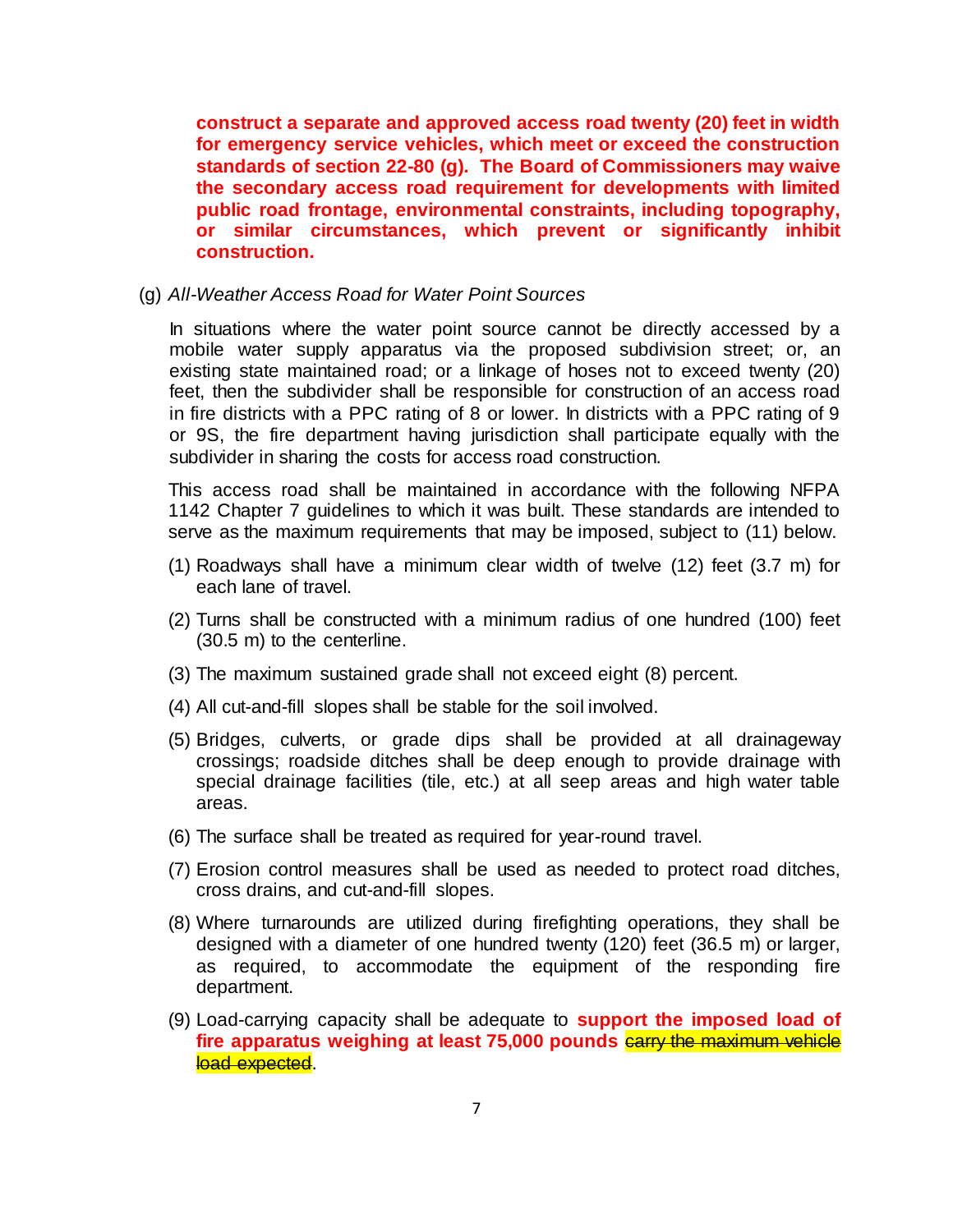- (10)The road shall be suitable for all-weather use.
- (11)Upon determination from the SRC that lesser standards are adequate and comply with the intent of this article, deviations may be permitted on an individual basis.

## **4. PUBLIC HEARING TO CONSIDER NO WAKE ZONE FOR EMERALD BY HOMEOWNERS ASSOCIATION**

Vice-Chairman Greene stated the Emerald Bay Homeowners Association (HOA) had requested to establish a No Wake Zone (NWZ) going up to their property on High Rock Lake.

Vice-Chairman Greene opened the public hearing to receive citizen input regarding the request from the HOA for the No Wake Zone and the following individuals came forward:

• David Porter of 645 Panther Point Trail was opposed to the request. Mr. Porter said he did not see what the benefit would be to implement the NWZ. Mr. Porter said residents enjoyed seeing the boats coming through the channel enjoying the lake life. Mr. Porter said two (2) neighbors (Jim Bassinger and Dennis Troutman) also preferred the channel remain as is. Mr. Porter said he had not encountered any damage to his dock and he questioned what defined the NWZ. Mr. Porter agreed there were boats that did cause wakes; however, he was opposed to the NWZ. (Note: Mr. Porter came back to the podium later in the meeting and was no longer opposed to a NWZ).

Vice-Chairman Greene referred to the map in the agenda packet and noted the Wildlife Resources Commission (WRC) had submitted three (3) options for the Board of Commissioners to consider. The first option began at the Emerald Bay Property. Option 2 began further down the cove and Option 3 was where the cove entered the waters of High Rock Lake.

Commissioner Klusman asked Mr. Porter where he lived in proximity to the Emerald Bay HOA. Mr. Porter estimated he lived 300 yards from the HOA. Commissioner Klusman said one of the issues raised had been the wakes eroding the shore. Mr. Porter said yes, to some extent. Mr. Porter said he had lived at his property for ten (10) years and had not observed any noticeable erosion.

• Mark Scott, of 414 Emerald Bay Drive and President of the Emerald Bay HOA, said he attended a Board of Commissioners meeting around one (1) month ago and made the request for the NWZ. Mr. Scott said the request was not made due to property damages – even though there was damage to the docks and the shoreline. Mr. Scott said request was strictly from a safety standpoint. Mr. Scott stated jet skis and boats pulling skiers/children on tubes down Panther Creek made their turns frequently in front of the HOA dock. Mr. Scott expressed concern that someone on a tube, a water ski, etc. were eventually going to hit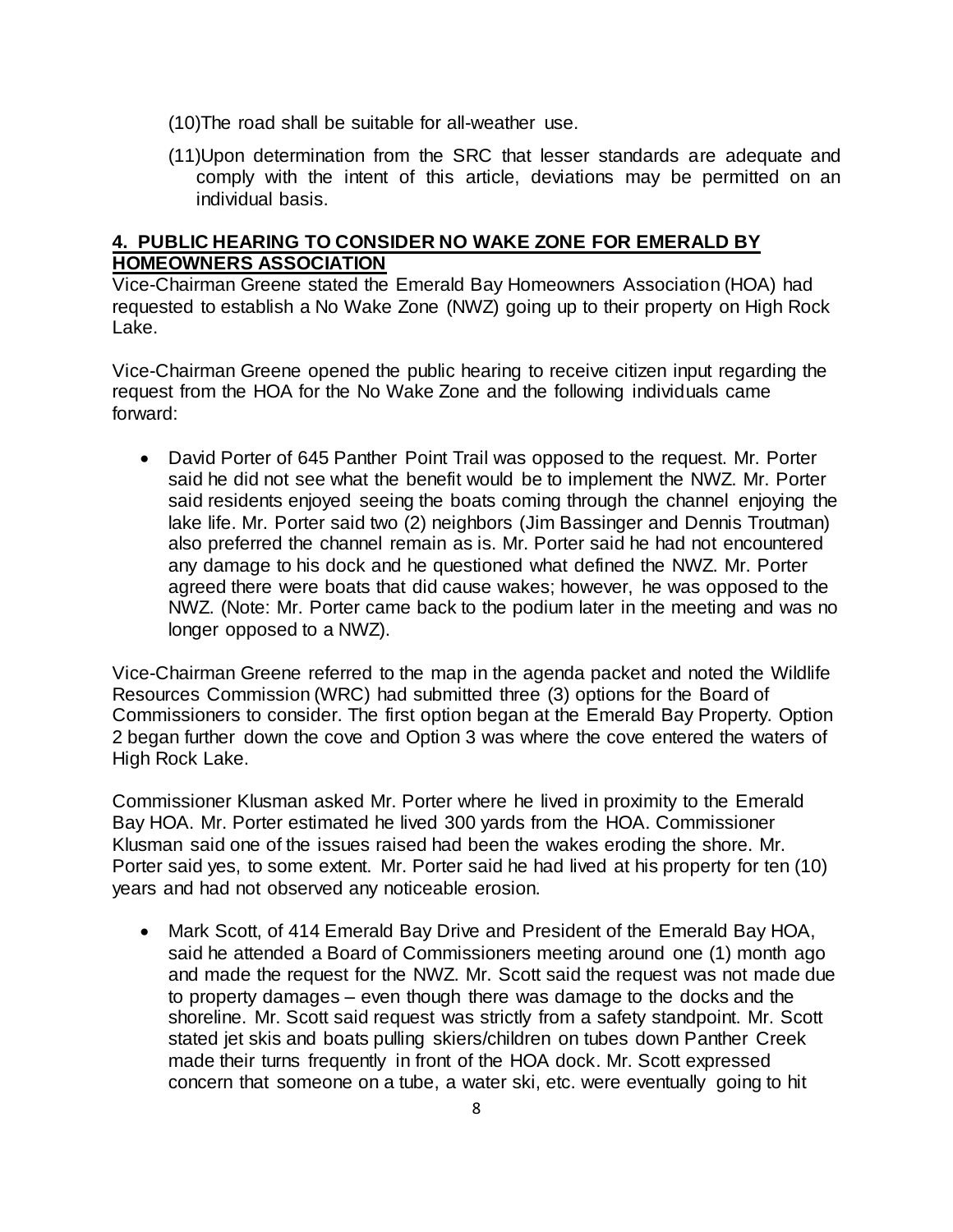one of the docks. Mr. Scott said the other two (2) recommendations were proposed by the WRC after its investigation.

County Attorney Jay Dees said the County needed to identify who planned to pay for the buoy. Mr. Scott said the Emerald Bay HOA had agreed to pay for the buoy if it was approved.

Commissioner Greene said if the Board approved the request, it would submit a resolution to the WRC indicating which option was preferred. The WRC would start the process for consideration/approval and make the final decision.

• Stephen Kidd of 710 Emerald Bay Drive said he had lived on his property since 2004 near the second option provided by the WRC. Mr. Kidd said Emerald Bay had continued to grow and the growth had brought more piers, which made travel from both directions more difficult. Mr. Kidd noted 150 feet of the cove was taken up by piers along both sides, which tightened up the space for boats to pass through. Mr. Kidd pointed out skiers or children on tubes behind boats were not pulled in a straight line but rather swayed left and right. Mr. Kidd noted if the Board were to approve the requested option (from the HOA), boaters would start turning around where Option 1 was shown. Mr. Kidd also mentioned the increasing popularity of wake boats used for skiing.

Commissioner Klusman questioned the width of the cove and Mr. Kidd responded that the width of the cove varied.

In response to Commissioner Klusman, Mr. Kidd said while wake boats had been around for awhile, they had increased in popularity over the past few years. Commissioner Klusman asked if the reason for the NWZ request boiled down to damage to docks and Mr. Kidd said the primary reason was for the safety of those on tubes.

Commissioner Klusman asked who would be liable if a child was to hit one of the piers. Vice-Chairman Greene said typically the owner of the boat was responsible for injuries that might be received.

Mr. Kidd felt if the Board were to approve the requested option for the NWZ people would start turning around at Option 1 and the issue would not be resolved. Mr. Kidd felt if Option 1 was approved to implement the NWZ, people would more than likely stop skiing in the cove altogether.

Commissioner Pierce stated the Board of Commissioners could submit the request; however, the final decision was up to WRC.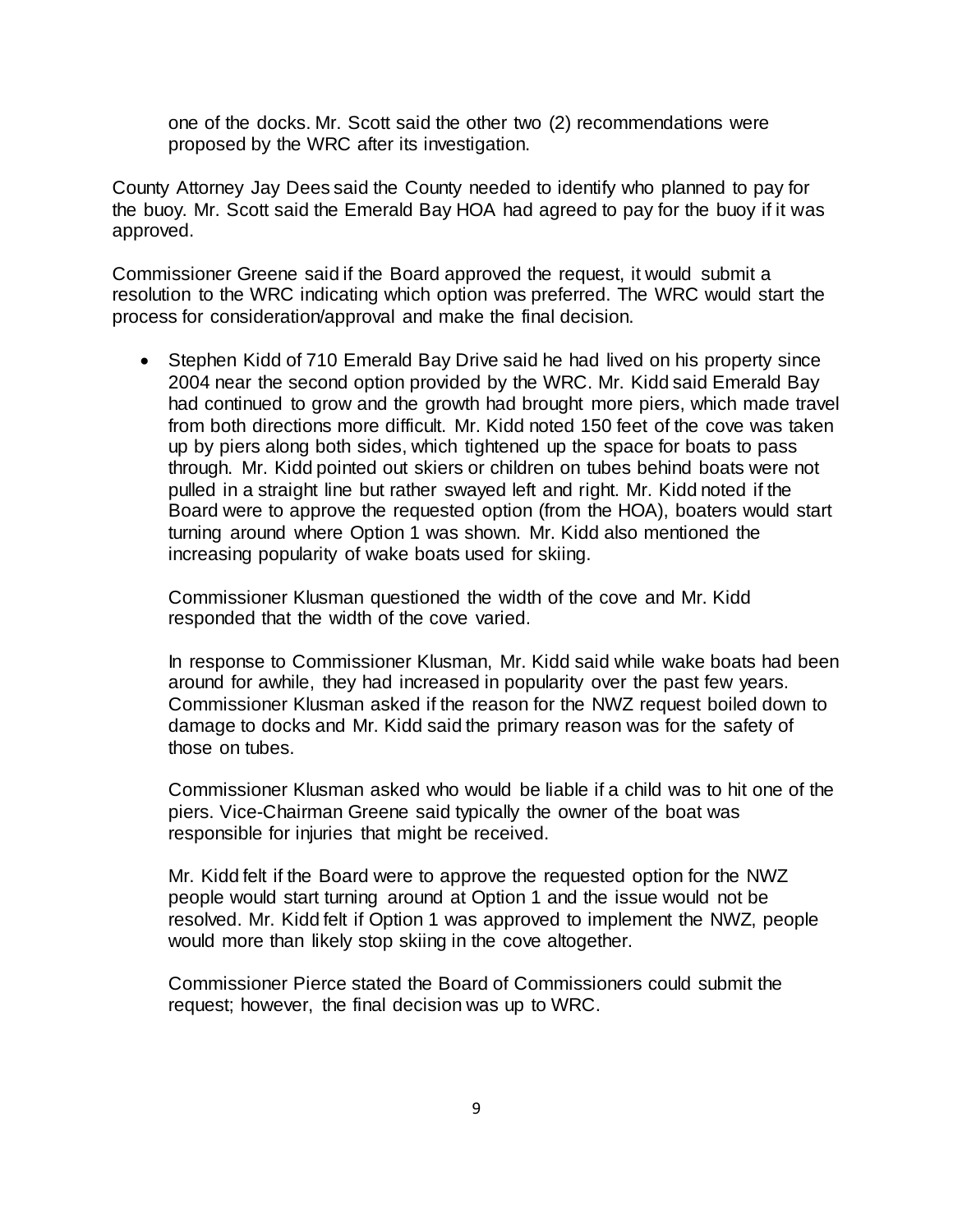Commissioner Caskey asked if people paid attention to the NWZ areas. Mr. Kidd said anytime people see the NWZ, they typically assume the Wildlife Officers "are just around the corner."

Commissioner Caskey asked if most of the people doing the tubing lived in the cove and Mr. Kidd estimated the percentage to be 50%.

• Timothy and Carol Isenburg said they also had property in the area shown on the map as Option 1. Ms. Isenburg said their family endured the same issues described by Mr. Kidd. Ms. Isenburg said when the water levels drop in the summer the conditions worsen. Mr. and Mrs. Isenburg supported Option 2 for implementation as the NWZ.

In response to Commissioner Klusman, Mr. Isenburg said the number of boats was not tracked; however, he stated the number had increased over the years making the situation hazardous. Mr. Isenburg said unless kayaks, etc. had reflectors on them, they could get run over. Mr. Isenburg expressed concern that someone could be killed.

Vice-Chairman Greene asked if it had been determined if the No Wake Zoning Matrix had been filled out by the HOA or by the WRC. County Attorney Jay Dees said the Association representative had submitted the information.

Mr. Dees said once the County submitted the information, the WRC would review it and post a rule for comment for sixty (60) days. Mr. Dees said the WRC had already done some review. Mr. Dees said the WRC would hold a meeting where citizens could attend in person and provide comments before the rule was adopted.

Vice-Chairman Greene asked if there was anyone else who wished to address the issue.

- David Porter came back to the podium and clarified information regarding the depth of the water in various locations. Mr. Porter continued by agreeing with Mr. Kidd that if a NWZ was going to be implemented, it would be better to put it at the front of the lake (Option 2). Mr. Porter said when he initially spoke he had not been considering the safety factor. Mr. Porter felt Option 1 would not solve the problem.
- Steve Six of 345 Panther Point Trail said he moved to the area last June. Mr. Six talked about the speed and turning location of the boaters. Mr. Sexton stressed the safety issue versus the use of the water for someone.

With no one else wishing to address the Board, Vice-Chairman Greene closed the public hearing.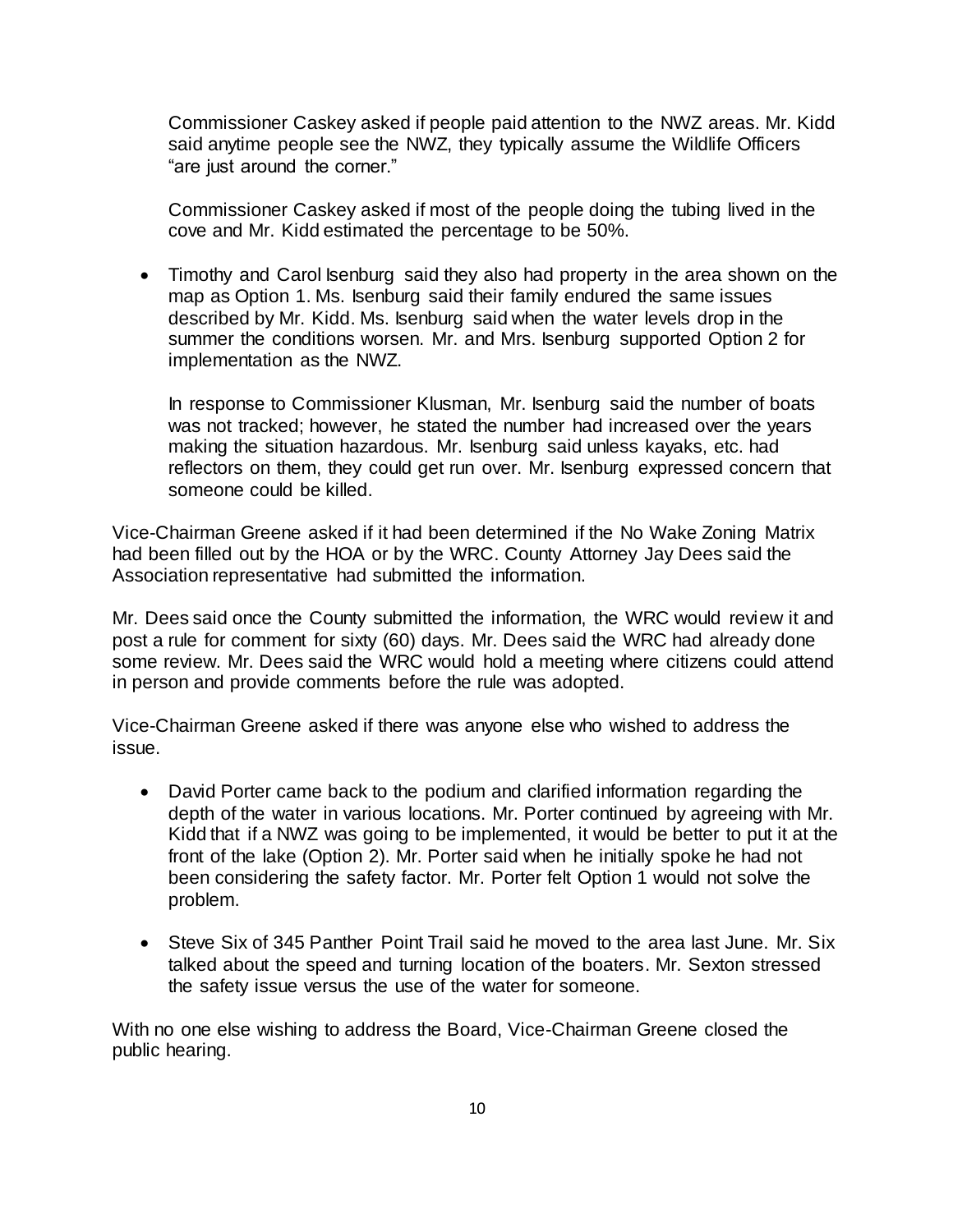Commissioner Pierce moved approval of a Resolution to Establish No Wake Zone in the Vicinity of Panther Creek / Emerald Bay Community Piers. The motion was seconded by Commissioner Klusman and passed unanimously (4-0).

Commissioner Pierce read the Resolution as follows:

*WHEREAS***,** under authority of North Carolina General Statutes Section 75A-15 any subdivision of the State of North Carolina may at any time, after public notice, make formal application to the Wildlife Resource Commission for special rules and regulations with reference to the safe and reasonable operation of vessels on any water within its territorial limits; and

*WHEREAS***,** Rowan County has given public notice of its intention to make formal application to the Wildlife Resources Commission for special rules and regulations with reference to the safe and reasonable operation of vessels on High Rock Lake within the territorial limits of Rowan County, and for the implementation of the Uniform Waterway Marker System in all the waters of the County.

*NOW, THEREFORE BE IT RESOLVED***,** that in accordance with NCGS 75A-15, the Board of Commissioners of Rowan County requests the North Carolina Wildlife Resources Commission to promulgate special rules and regulations with reference to safe and reasonable operation of vessels on the waters of High Rock Lake located in said County, the pertinent substance of which proposed regulations is as follows:

No wake zone in the waters of High Rock Lake from the Panther Creek shore to shore west of a line that is 50 yards east of community piers at Emerald Bay at 35.60186 N, 80.25738 W or for any distance deemed appropriate by the Wildlife Resources Commission (Option #2 on No-Wake Zoning Matrix)

**BE IT FURTHER RESOLVED**, that the Rowan County Board of Commissioners requests the said Commission to promulgate regulations fully implementing the Uniform Waterway Marker System in all of the waters of said County.

Vice-Chairman Greene noted the responsible party to purchase any buoy approved had already been identified (Emerald Bay HOA).

Commissioner Pierce moved to authorize staff to submit the necessary application and supporting documentation. The motion was seconded by Commissioner Klusman and passed unanimously (4-0).

### **5. UPDATE REGARDING CARDINAL INNOVATIONS HEALTHCARE**

Melissa Bunker, Regional Executive for Cardinal Innovations, along with Alyssa Smith of Healthy Rowan were present to discuss the shift in changes from Cardinal's Community Boards.

A power point was provided as Ms. Bunker and Ms. Smith talked at length about the governance structure, partnership, Healthy Rowan Community Coalition, the Board of Commissioners and the Rowan County Advisory Council.

The Southern Region consisted of Rowan, Cabarrus, Mecklenburg, Stanly and Union counties with the following membership: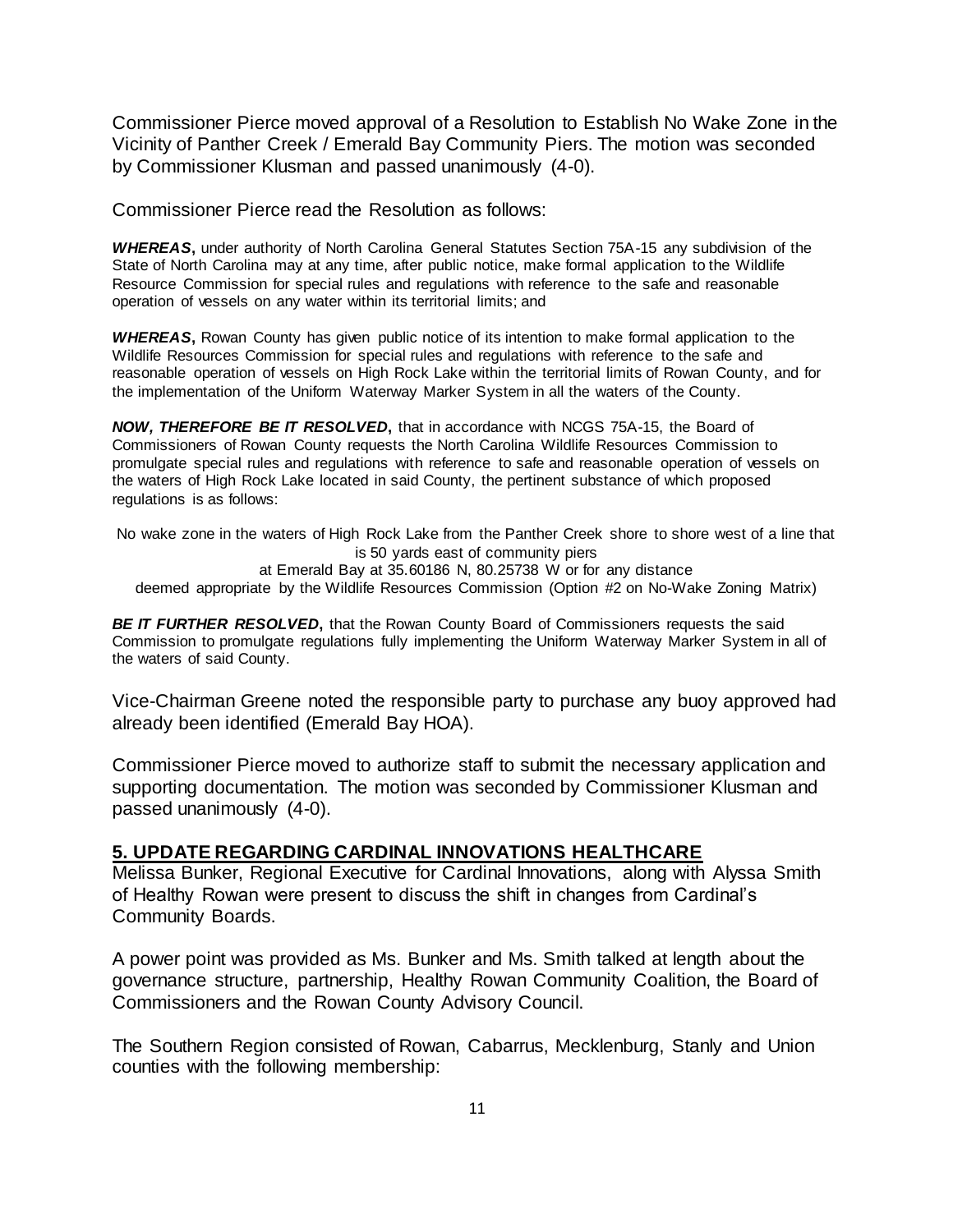| <b>Position</b>            | <b>Name</b>           |
|----------------------------|-----------------------|
| <b>CFAC Rep</b>            | <b>Jeff Philips</b>   |
| Cardinal                   | <b>Melissa Bunker</b> |
| <b>BOD</b>                 | <b>Beverly Morrow</b> |
| <b>DSS</b>                 | Donna Fayko           |
| <b>Non-CFAC Member</b>     | <b>Janet Breeding</b> |
| 3rd Member/Family          | <b>Gwen Bartley</b>   |
| <b>County Commissioner</b> | <b>Judy Klusman</b>   |
| Stakeholder                | Neetu Verma           |
| <b>Behavioral Health</b>   | Pamela Rankin         |
| <b>Physical Health</b>     | Angela Miccoluci      |
| <b>CAC Chair</b>           | <b>TBD</b>            |
| <b>CAC Chair</b>           | <b>TBD</b>            |
| <b>CAC Chair</b>           | <b>TBD</b>            |
| <b>CAC Chair</b>           | <b>TBD</b>            |
| <b>CAC Chair</b>           | <b>TBD</b>            |
| <b>Flex Position</b>       | Nicole French         |

Commissioner Klusman suggested to Ms. Bunker that public comment be allowed at all meetings.

Continuing with the power point, Ms. Bunker reviewed the purpose, membership appointments and meeting cadence for the Community Advisory Committees (CAC).

Ms. Bunker shared that Rowan County was already "ahead of the game" due to its Healthy Rowan Coalition.

Ms. Smith provided the history behind Healthy Rowan, which started in 1999 as part of the Healthy Carolinians Project by the Department of Health and Human Services. Ms. Smith said there had been no real collaboration to enhance capacity in order to have a greater return on the investment for health issues in Rowan County.

Ms. Smith discussed Healthy Rowan Community Coalition's governance, partnerships, financial support and functions. The functions were listed as:

Function:

- Advocates for health in all policies
- Provides support and implements evidence-based interventions
- Facilitates collaboration between agencies to improve health outcomes in Rowan County.

Ms. Smith talked about the current reporting structure for Rowan County and efforts to focus on a common agenda.

Current Members – Healthy Rowan Executive Committee

- Alyssa Smith Chairwoman
- Christa Wooley Community Care Clinic
- Nina Oliver Director Health Department
- Dari and/or Jessica Novant Health Rowan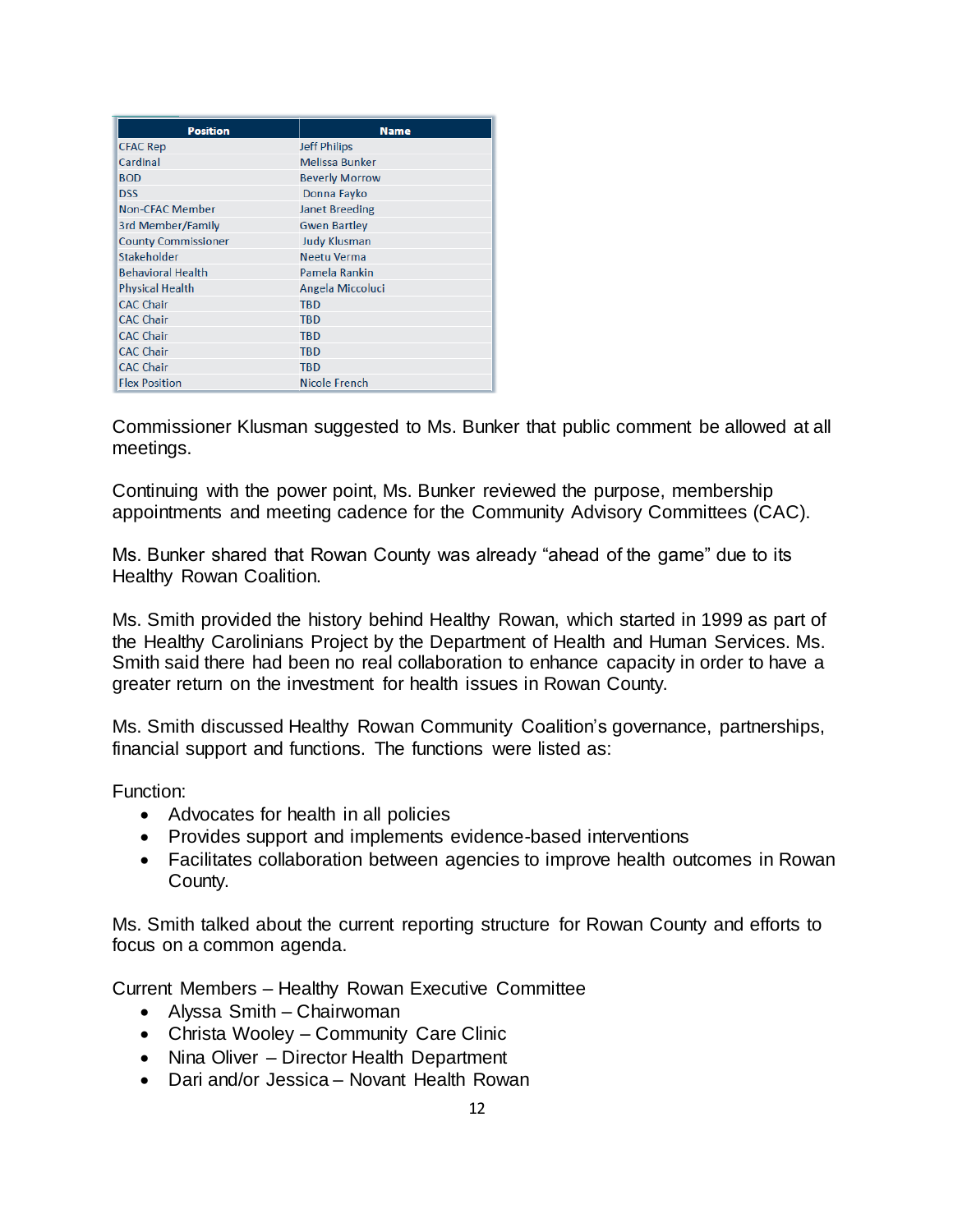- Karen Alexander Salisbury City Council
- Judy Klusman Rowan County Commissioner

A brief question and answer period followed the presentation.

Vice-Chairman Greene thanked Ms. Bunker and Ms. Smith for their presentation.

## **6. PARKS CONCESSION STAND/OFFICES APPROVAL**

Facilities Management Director Don Bringle and Architect Pete Bogle presented information for the design of a new concession stand and office building at Dan Nicholas Park. The existing concession stand had been in place for almost 53 years and staff and visitors had outgrown the facility.

Mr. Bringle said staff had worked with the Bogle firm to create not only a location for the concession stand but a design they felt would be beneficial. Mr. Bringle said as part of the proposed plan, the concession stand was actually smaller; four (4) offices had been created along with a small conference area. Mr. Bringle reported the Parks Advisory Board had met and were unanimously in support of the proposed project and design. In conclusion, Mr. Bringle discussed the timeline for advertising and opening bids. Mr. Bringle said when the Board of Commissioners meet on March 16, 2020 he hoped to present the bid package and ask for selection of a contractor.

Using a power point, Mr. Bogle showed drawings for the proposed facility that included the concession stand building, office areas and restrooms.

Commissioner Pierce asked several questions pertaining to materials proposed for the exterior. Commissioner Pierce said he was looking at the long-term maintenance for the facility and he asked if brick would be much more expensive compared to the materials proposed for the exterior. Mr. Bogle said yes. After further discussion, Mr. Bogle said he would obtain pricing for brick veneer.

Commissioner Pierce moved approval of the design followed by a second from Commissioner Klusman. The motion carried unanimously (4-0).

## **7. CONSIDER APPROVAL OF BUDGET AMENDMENTS**

Finance Director Leslie Heidrick presented the following budget amendments for the Board's consideration:

- Health Department Disperse Healthy Rowan funds to match awarded funding \$63,775
- Emergency Services Move funds from donations revenue account to donations expenditure account - \$290
- Sheriff Recognize funds received from Salisbury-Rowan Community Foundation Discretionary Fund and place in the proper expense account. Funds donated for Shop-With-A- Cop Program - \$3,500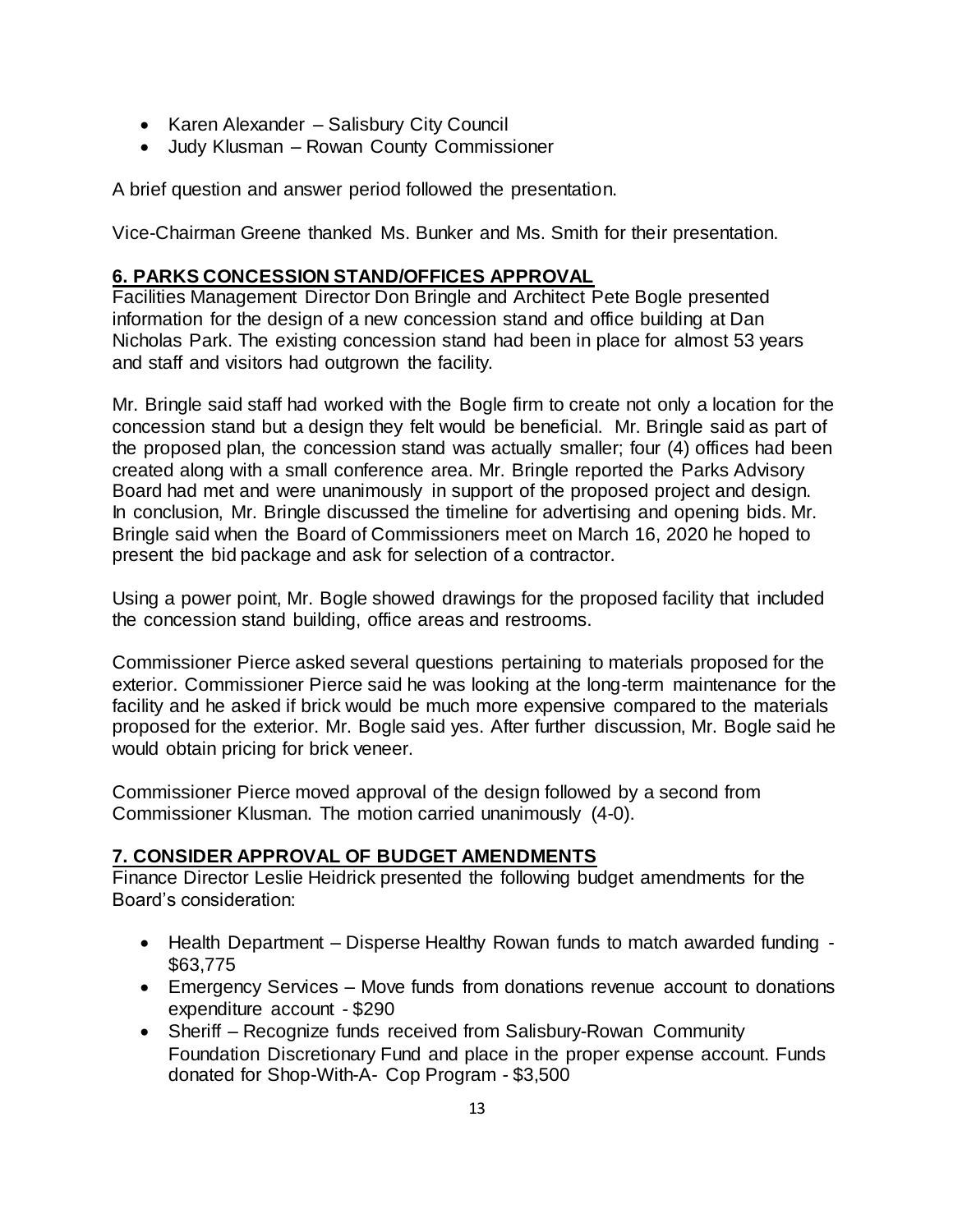- Finance Budget additional FY 20 JCPC funds awarded to Rowan County Program Providers - \$15,984
- Sheriff Recognize \$250 check for donation to Christmas Fund and budget to proper expense account.
- Social Services Budget donations received in order to provide goods and services to clients - \$40,816
- Rowan Transit Increase to budget for newly awarded Federal Section 5310 Enhanced Mobility of Seniors and Individuals with Disabilities Urban Transportation Grant Funds - \$130,000
- Sheriff Recognize check from Walmart Foundation and place in the Sheriff's Christmas Caring Account for use in the Shop-With- A-Cop Program - \$2,500
- Finance To de-obligate the Land Acquisition Services Award (ID #36244.56.10.3) budgeted for the Mid-Carolina Regional Airport. BOC rescinded the award on 11/18/19 - \$111,111

Commissioner Pierce moved approval of the budget amendments as presented. The motion was seconded by Commissioner Caskey and passed unanimously (4-0).

# **8. CONSIDER APPROVAL OF BOARD APPOINTMENTS AGRICULTURAL ADVISORY BOARD**

Per the memorandum from Cooperative Extension Director, Amy-Lynn Albertson, the Agricultural Advisory Board (Board) did not meet for close to four (4) years. As a result, the advisory board member's terms expired and Ms. Albertson asked the previous members to reapply. Those members were reappointed; however, most have now served two (2) terms and are not eligible for reappointment.

In order to stagger the terms of the Board and to avoid losing the majority of the members at the same time, Ms. Albertson asked the Commissioners to consider extending and ratifying the board members terms as listed below:

- Kim Starnes- Current Chair, please extend term for 2 years beginning 2/1/2020
- Randy Elium- extend 1 year beginning 5/1/2020
- Mark Mauldin- please extend term 2 years beginning 1/1/2020
- Mark Hammill- Will reapply for  $2<sup>nd</sup>$  3 year term beginning 6/1/2020
- Michael Shepherd- recently appointed for 3 years on 1/6/2020 (keep as is) replacing Darrell Nichols

Commissioner Pierce moved to readjust the Agricultural Advisory Board's terms/years as requested by Amy-Lynn Albertson. The motion was seconded by Commissioner Klusman and passed unanimously (4-0).

## **LIBERTY VOLUNTEER FIRE DEPARTMENT FIRE COMMISSIONERS**

Alan King applied for reappointment for a term that will expire June 30, 2021.